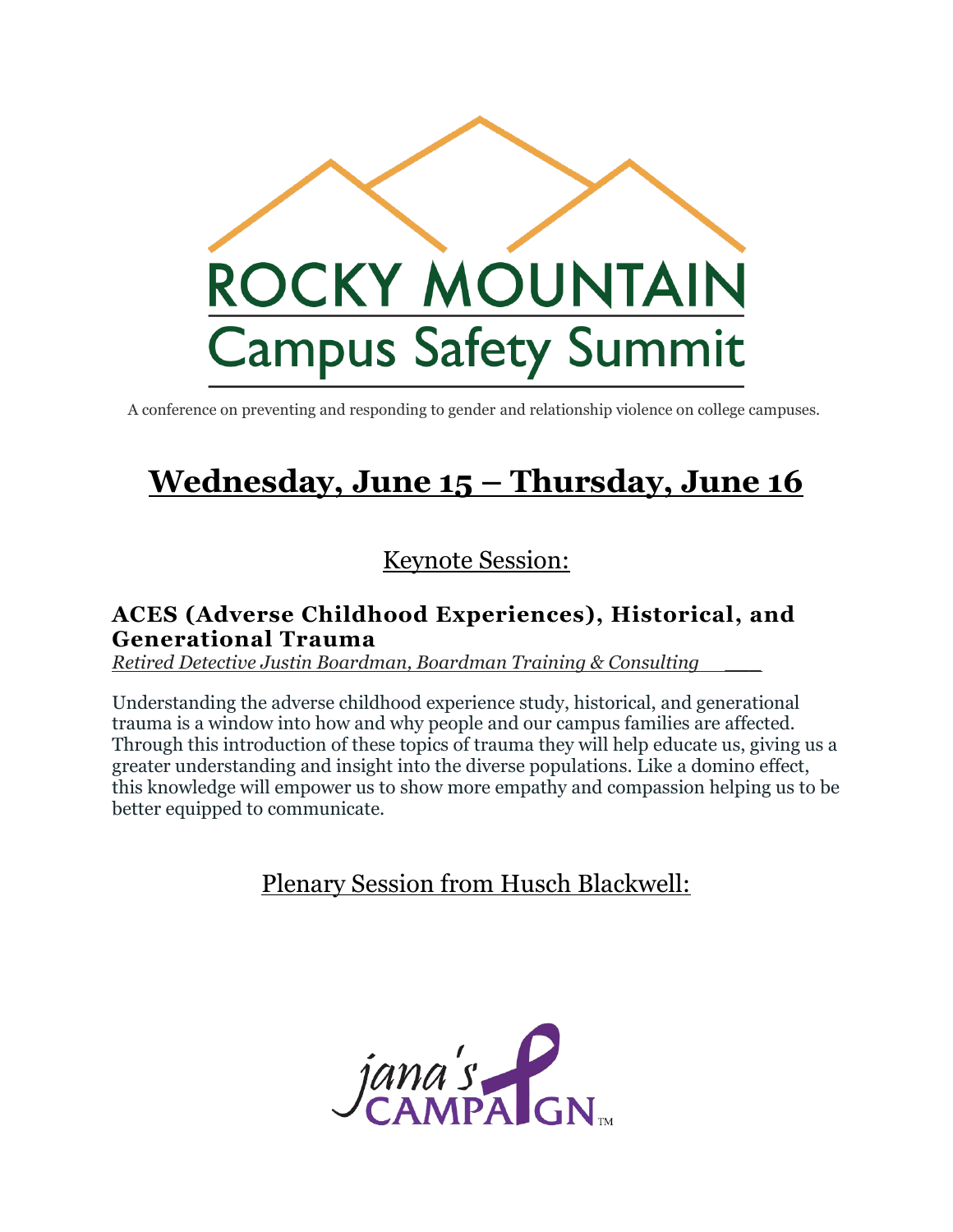### Workshops & Breakout Sessions:

#### **Mindfulness for Multidisciplinary Teams**

*Retired Detective Justin Boardman, Boardman Training & Consulting*

The COVID-19 pandemic uprooted daily life in ways most of us never imagined, and the effects have been ongoing, creating a consistent undercurrent of stress and uncertainty. Regulating our emotions and maintaining our interpersonal relationships have never been more important. Mindfulness allows us to focus on the present, get out of the worry loop, and center ourselves to move forward.

Every multidisciplinary team is its own unique organism, functioning with a specific personality, and energy. Our teams work hard to continually improve the system for survivors of crime, and that work can deplete our own resilience. Individuals come to the team with their own personalities, professions, and trauma backgrounds. Through mindfulness exercises, we will address valuable tools for multidisciplinary teams and individuals to practice self-care.

#### **Developing a Trauma-informed Institutional Response to Reduce Victimization: Policy Recommendations Based on Campus Climate Survey Data**

#### *Dr. Ziwei Qi; Dr. April Terry; Dr. Morgan Steele; Dr. Tamara Lynn, Mr. Troy Terry, Fort Hays State University*

As colleges and universities nationwide face the continued impact of the global pandemic, university administration and leadership must develop appropriate responses to stressors and inequalities, and ensure equitable access to resources for students, faculty, and staff. This presentation focuses on the campus climate and victimization survey conducted in 2020 at a regional, comprehensive teaching university in the rural Midwest, paying particular attention to respondents' experiences with being victimized, perceptions of the campus environment, and overall wellness and satisfaction with their learning and working experiences. The current research indicates that campus leaders must prioritize institutional responses that acknowledge the impact of trauma and encourage a trauma-informed approach that addresses the needs of members of a campus community. This presentation will also discuss ways to facilitate and engage campus leadership and the community in applying trauma-informed practices across campus.

#### **Consent: Making Empowered Decisions**

*Lori Cuno and Sabrina Fritts, PeaceWorks, Inc.*

Through discussion and activity, this session will define consent with conversation around giving and receiving consent – explore the concept of empowered decisions and healthy boundaries – and identify sexual violence on a continuum, roots of sexual violence and rape culture. Local resources will be discussed for if you or someone you know is a victim of sexual assault.